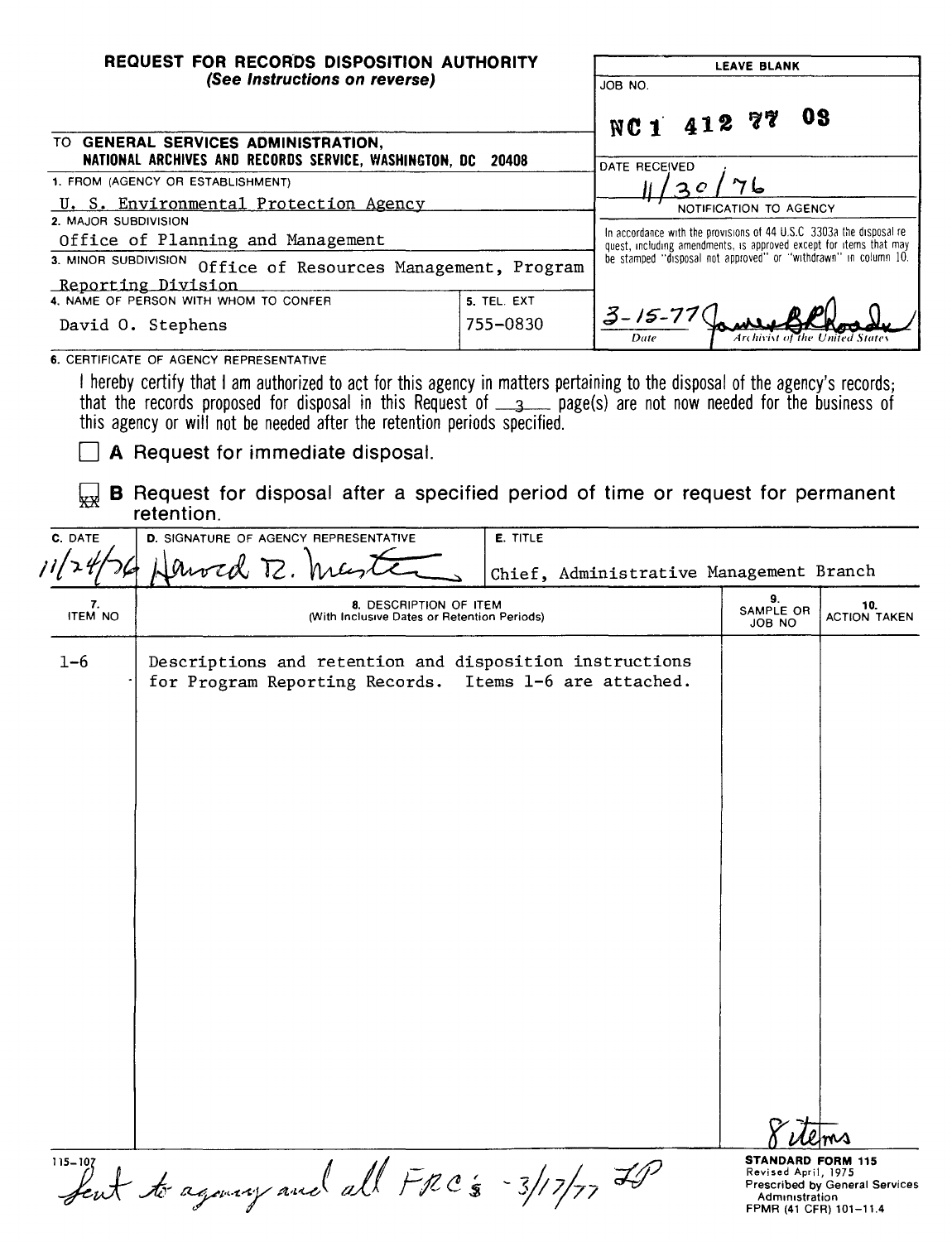## ENVIRONMENTAL PR ECTION AGENCY

**MANUAL**

APPENDIX B RECORDS CONTROL SCHEDULES GENERAL RECORDS

.. .

. t

| RECORDS MANAGEMENT |
|--------------------|

## PROGRAM REPORTING RECORDS

The records described below relate to the development and implementation of the EPA Reports Management Program. This program is designed to insure that Agency reporting systems are efficient and responsive to management needs. The program establishes control over automated reporting systems as well as manual internal, interagency, and public use reports. The items in this schedule apply Agencywide.

|      | Name and Description                                                                                                                                                                                                                                                                                                                                                                                                                                                | Retention Period                                                                                                                                                                                                                      |
|------|---------------------------------------------------------------------------------------------------------------------------------------------------------------------------------------------------------------------------------------------------------------------------------------------------------------------------------------------------------------------------------------------------------------------------------------------------------------------|---------------------------------------------------------------------------------------------------------------------------------------------------------------------------------------------------------------------------------------|
| Item | of Record/File                                                                                                                                                                                                                                                                                                                                                                                                                                                      | and Disposition                                                                                                                                                                                                                       |
| 1.   | Agency Program Plans Review File. Re-<br>cord copies of Headquarters and Re-<br>gional Office program plans and re-<br>quests for changes to the plans.<br>Plans show status of each Agency pro-<br>gram and objectives for coming fiscal<br>year. Records consist of copy of pro-<br>gram plan, change requests, evaluation<br>of plans, and correspondence and other<br>related supporting papers. Also in-<br>cludes regional guidance reports and<br>revisions. | Retention: Retain<br>10 years.<br>Disposition: Break<br>file at end of fiscal<br>year. Keep in office<br>1 additional fiscal<br>year, then transfer<br>to the Federal Records<br>Center. Keep in FRC<br>for 9 years, then<br>destroy. |
| 2.   | Regional Briefing Books. Record copies<br>of reports used by various management<br>officials to evaluate the current sta-<br>tus of regional programs when making<br>site visits to regions.                                                                                                                                                                                                                                                                        | Retention: As below.<br>Disposition: Destroy<br>after superseded by<br>new reports.                                                                                                                                                   |
| 3.   | Formal Reporting System (FRS) Develop-<br>ment File. Record copies of documents<br>used to develop and implement the FRS,<br>which is an automated Agencywide sys-<br>tem producing reports showing the sta-<br>tus of approved fiscal year program<br>plans. Records consist of system de-                                                                                                                                                                         | Retention: Retain 5<br>years.<br>Disposition: Break file<br>at end of year. Keep<br>in office 2 years,<br>then transfer to the                                                                                                        |

**TN** ORIGINATOR: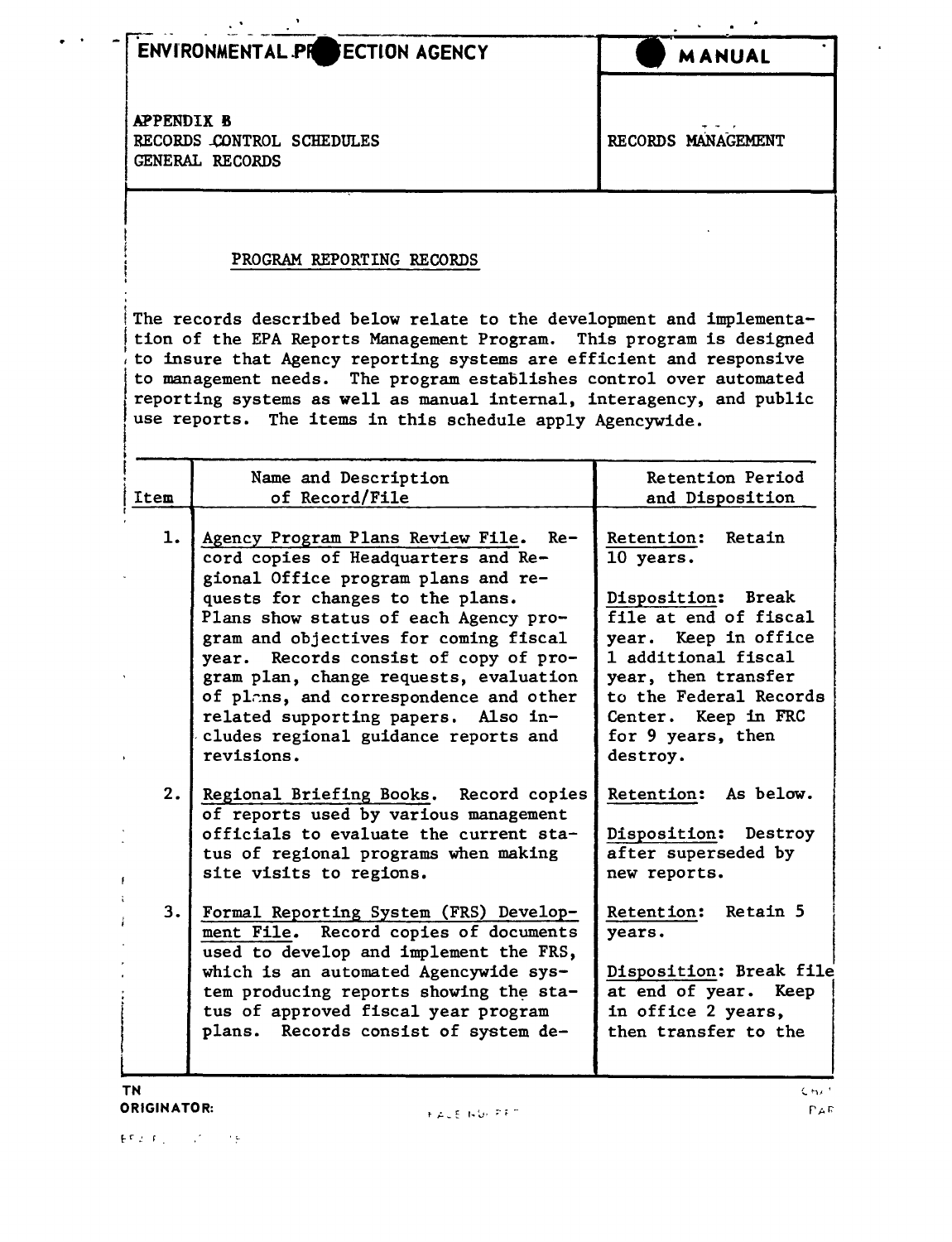|      | <b>MANUAL</b>                                   |                                                                                                                                                                                                                                                                                                                                                                                                                                                                                                                                                                                                                                                                                                                                                                              | CH <b>APPERDEKS B</b> R                                                                                                                                                                                                                                                                                                                  |
|------|-------------------------------------------------|------------------------------------------------------------------------------------------------------------------------------------------------------------------------------------------------------------------------------------------------------------------------------------------------------------------------------------------------------------------------------------------------------------------------------------------------------------------------------------------------------------------------------------------------------------------------------------------------------------------------------------------------------------------------------------------------------------------------------------------------------------------------------|------------------------------------------------------------------------------------------------------------------------------------------------------------------------------------------------------------------------------------------------------------------------------------------------------------------------------------------|
|      | RECORDS MANAGEMENT                              |                                                                                                                                                                                                                                                                                                                                                                                                                                                                                                                                                                                                                                                                                                                                                                              | <b>CHAPTER TITLE</b><br>RECORDS CONTROL SCHEDULES<br>GENERAL RECORDS                                                                                                                                                                                                                                                                     |
| Item | of Record/File                                  | Name and Description                                                                                                                                                                                                                                                                                                                                                                                                                                                                                                                                                                                                                                                                                                                                                         | Retention Period<br>and Disposition                                                                                                                                                                                                                                                                                                      |
| 4.   |                                                 | sign plans, design revisions, the devel-<br>opment of graphic display capability, in-<br>terface with other systems, the users<br>manual, and other related records.<br>FRS Program Status Reports.<br>Record<br>copies of computer produced reports gen-<br>erated by the Formal Reporting System,<br>used to monitor the status of selected<br>Headquarters and Regional programs<br>against the approved program plans for<br>each fiscal year. These quarterly and<br>monthly reports show planned accomplish-<br>ments, current progress, and percent of<br>planned activity completed as of the re-<br>porting date. Individual reports include<br>end-of-year report, executive summary<br>report, management action report, pro-<br>gram summary report, and others. | Federal Records<br>Center. Keep in<br>FRC for 3 years<br>then destroy.<br>Retention:<br>$Per-$<br>manent.<br>Disposition: Break<br>file at end of fis-<br>cal year. Keep in<br>the office for 5<br>years then transfer<br>to the Federal Re-<br>cords Center.<br>Keep<br>in FRC for 10 years.<br>then offer to the<br>National Archives. |
| 5.   | Circular A-40.<br>а.<br>evaluating the request. | Reports Clearance File. Record copies<br>of records used to review and approve<br>internal Agency reports, public use re-<br>ports, and interagency reports, as pro-<br>vided by the Federal Reports Act of 1942,<br>the Federal Records Act of 1942, and OMB<br>Public Use Reports.<br>Includes all<br>public use reports which require clear-<br>ance by the Office of Management and<br>Budget. Records consist of clearance<br>requests and notice of action, sup-<br>porting statements, copy of the form or<br>report, and other records used in                                                                                                                                                                                                                       | Retention:<br>Retain<br>7 years.<br><b>Break!</b><br>Disposition:<br>file upon expira-<br>tion. Keep in of-<br>fice for 2 years,<br>then transfer to<br>the Federal Re-<br>cords Center. Keep<br>in FRC for 5 years,<br>then destroy.                                                                                                    |

 $\alpha = 0.01$ 

 $\overline{\phantom{a}}$ 

 $\Delta$